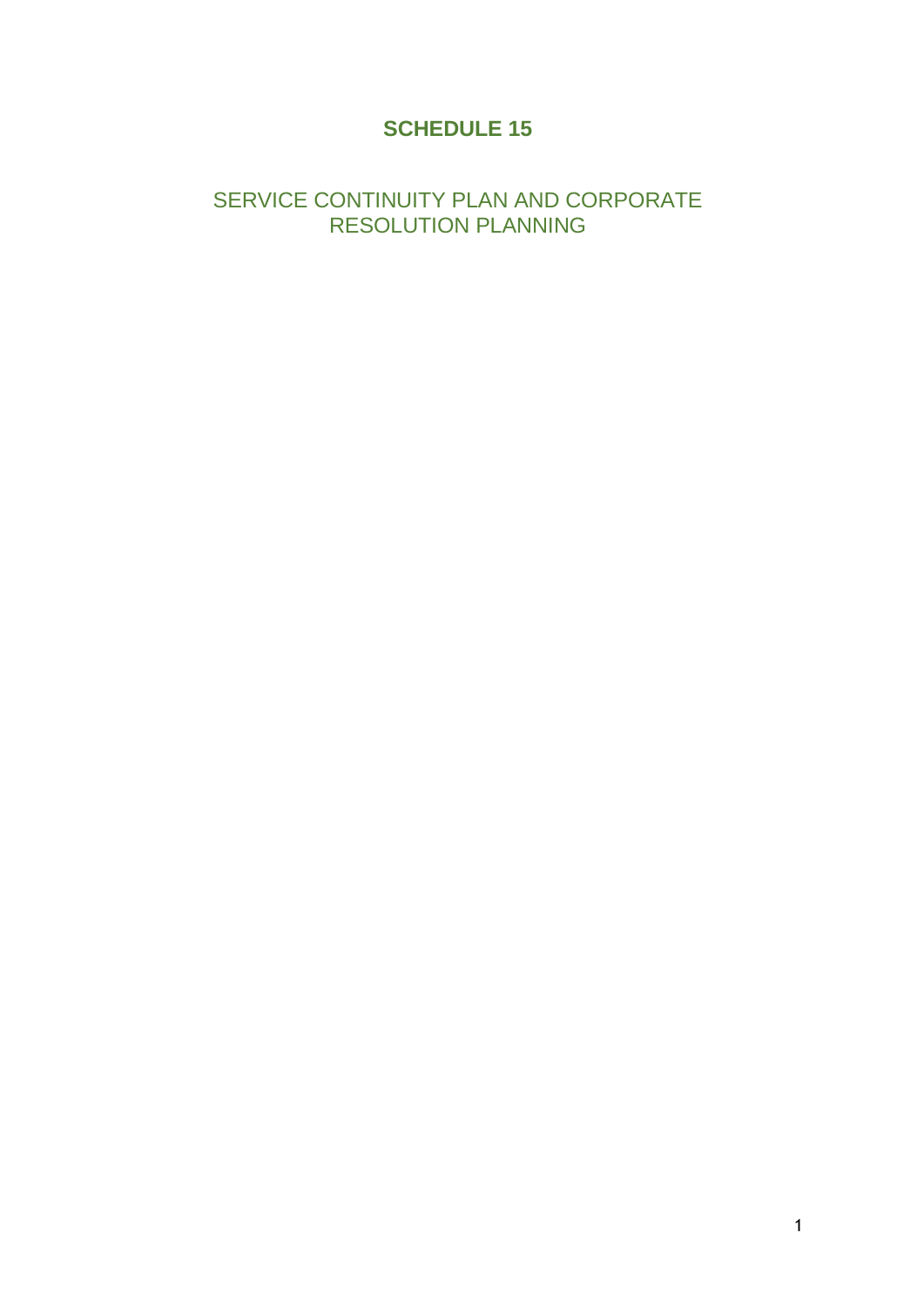## PART1: SERVICE CONTINUITY PLAN

## 1 DEFINITIONS

## 1.1 In this Schedule, the following definitions shall apply:

| "Business Continuity Plan"     | has the meaning given in Paragraph<br>2.2(a)(ii);                                                                                                                                                                                                                                                                                                                                                    |
|--------------------------------|------------------------------------------------------------------------------------------------------------------------------------------------------------------------------------------------------------------------------------------------------------------------------------------------------------------------------------------------------------------------------------------------------|
| "Business Continuity Services" | has the meaning given in Paragraph 4.2(b)                                                                                                                                                                                                                                                                                                                                                            |
| "Department"                   | a body listed in one of the following sub-<br>categories of the Central Government<br>classification of the Public Sector<br>Classification Guide, as published and<br>amended from time to time by the Office for<br><b>National Statistics:</b><br>(a) Government Department; or<br>(b) Non-Ministerial Department.                                                                                |
| "Disaster"                     | (i) the occurrence of one or more events<br>which, either separately or cumulatively,<br>mean that the Services, or a material part<br>of the Services will be unavailable for a<br>period of 24 hours or which is reasonably<br>anticipated will mean that the Services or a<br>material part of the Services will be<br>unavailable for that period; or (ii) a<br><b>Financial Distress Event.</b> |
| "Disaster Recovery Plan"       | has the meaning given in Paragraph<br>2.2(a)(iii)                                                                                                                                                                                                                                                                                                                                                    |
| "Disaster Recovery Services"   | the services embodied in the processes<br>and procedures for restoring the Services<br>following the occurrence of a Disaster                                                                                                                                                                                                                                                                        |
| "Disaster Recovery System"     | the system identified by the Service<br>Provider in the Service Provider Solution<br>which shall be used for the purpose of<br>delivering the Disaster Recovery Services                                                                                                                                                                                                                             |
| "Insolvency Continuity Plan"   | has the meaning given in Paragraph<br>2.2(a)(iv)                                                                                                                                                                                                                                                                                                                                                     |
| "Insolvency Event"             | means the occurrence of the any of the<br>events set out in clauses H1 to H4                                                                                                                                                                                                                                                                                                                         |
| "Related Service Provider"     | any person who provides services to the<br>Authority in relation to this Contract from<br>time to time, which persons include as at<br>the Commencement Date                                                                                                                                                                                                                                         |
| "Review Report"                | has the meaning given in Paragraphs 7.2(a)                                                                                                                                                                                                                                                                                                                                                           |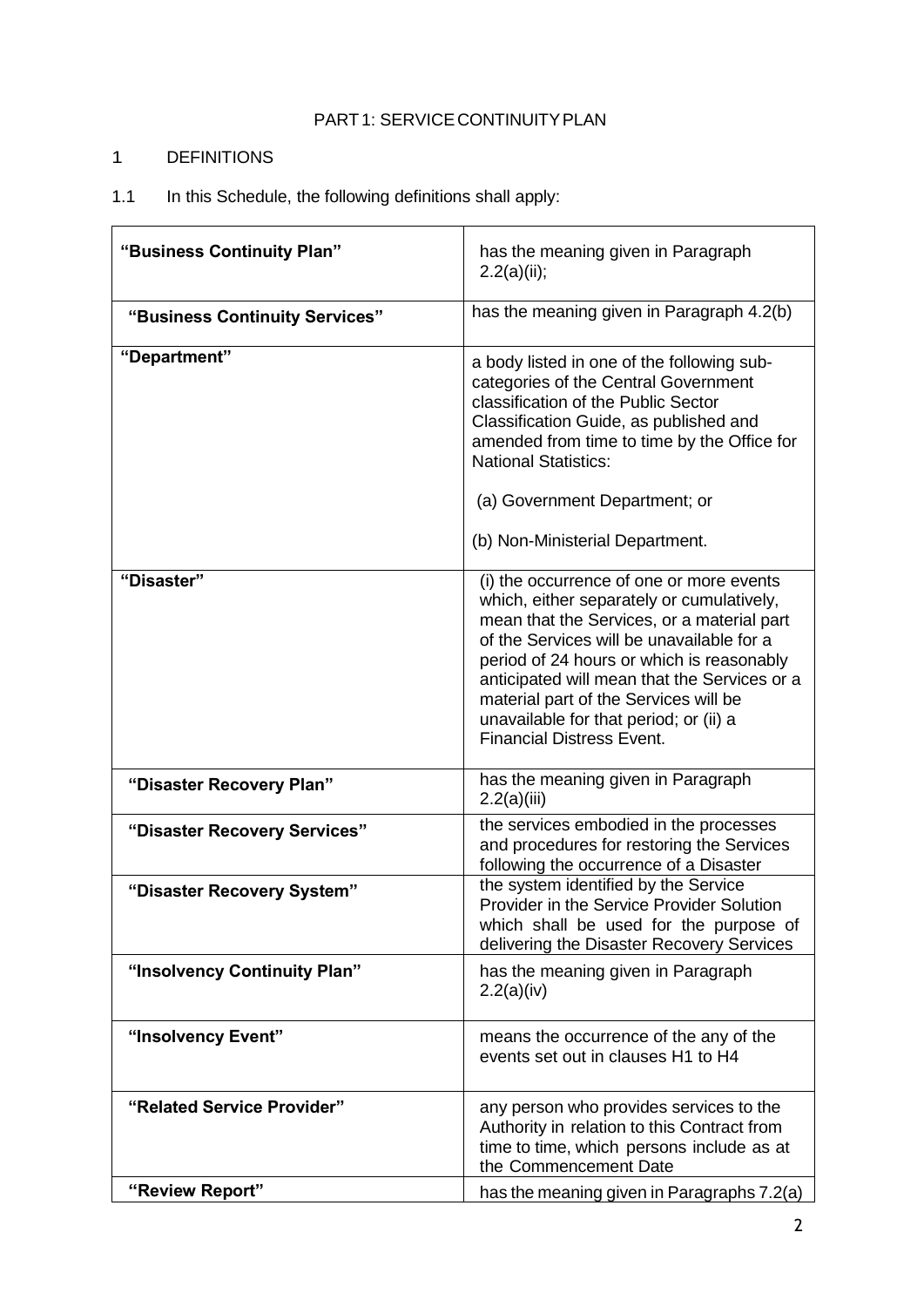|                           | to $7.2(c)$                                                                                                                                                                                    |
|---------------------------|------------------------------------------------------------------------------------------------------------------------------------------------------------------------------------------------|
| "Service Continuity Plan" | means the plan prepared pursuant to<br>Paragraph 2 of this Schedule which<br>incorporates the Business Continuity<br>Plan, Disaster Recovery Plan and the<br><b>Insolvency Continuity Plan</b> |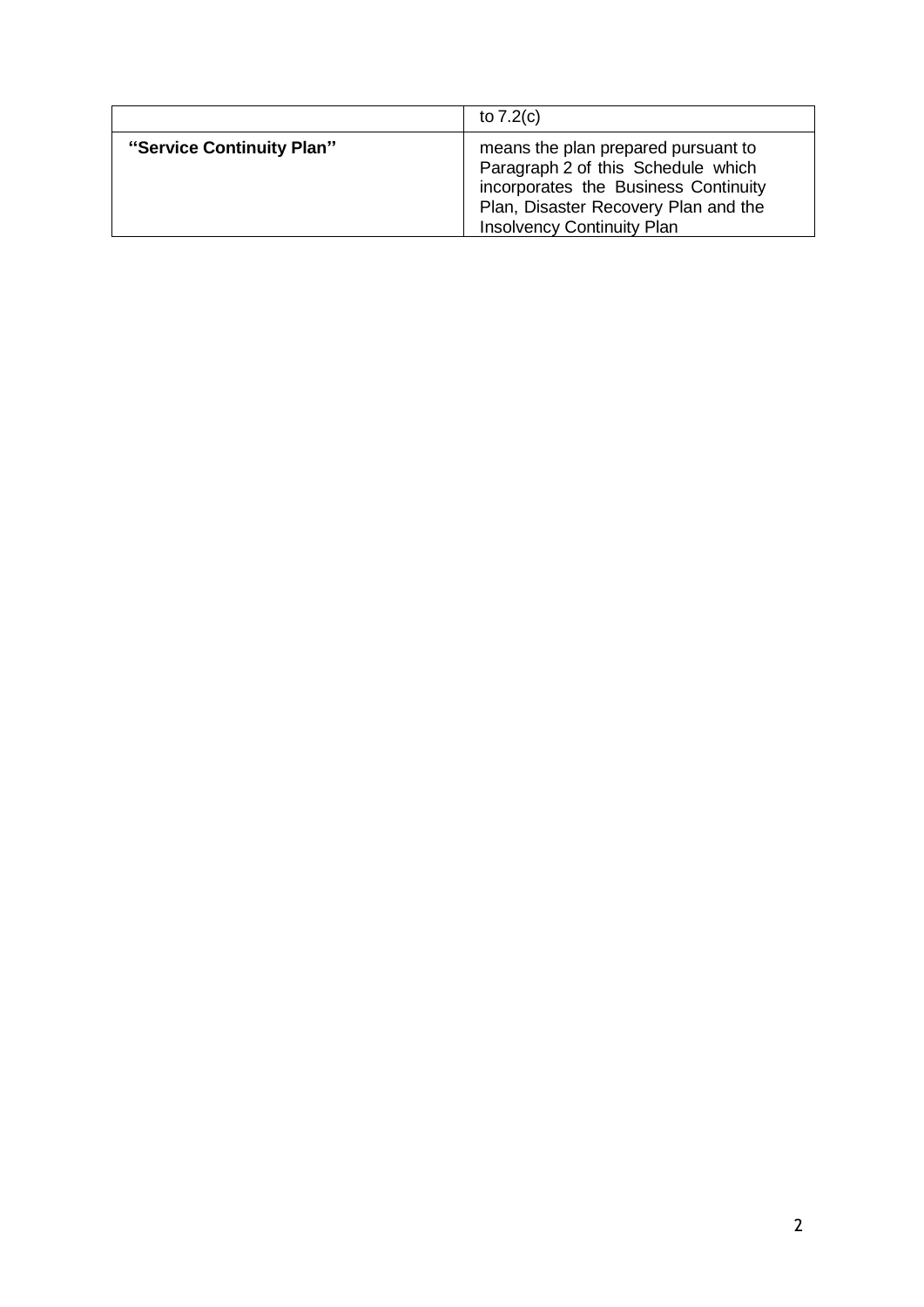## 2 SERVICE CONTINUITY PLAN

- 2.1 Within 40 Working Days from the Commencement Date the Service Provider shall prepare and deliver to the Authority for the Authority's written approval a plan, which shall detail the processes and arrangements that the Service Provider shall follow to:
	- (a) ensure continuity of the business processes and operations supported by the Services following any failure or disruption of any element of the Services (including where caused by an Insolvency Event of the Service Provider, any Key Sub-contractor and/or any Service Provider Group member); and
	- (b) the recovery of the Services in the event of a Disaster.
- 2.2 The Service Continuity Plan shall:
	- (a) be divided into four parts:
		- (i) Part A which shall set out general principles applicable to the Service Continuity Plan;
		- (ii) Part B which shall relate to business continuity (the "**Business Continuity Plan**");
		- (iii) Part C which shall relate to disaster recovery (the "**Disaster Recovery Plan**");
		- (iv) Part D which shall relate to an Insolvency Event of the Service Provider, any Key Sub-contractors and/or any Service Provider Group member (the "**Insolvency Continuity Plan**"); and
	- (b) unless otherwise required by the Authority in writing, be based upon and be consistent with the provisions of Paragraphs 3, 4, 5 and 6.
- 2.3 Following receipt of the draft Service Continuity Plan from the Service Provider the Authority shall:
	- (a) review and comment on the draft Service Continuity Plan as soon as reasonably practicable; and
	- (b) notify the Service Provider in writing that it approves or rejects the draft Service Continuity Plan no later than 20 Working Days after the date on which the draft Service Continuity Plan is first delivered to the Authority.
- 2.4 If the Authority rejects the draft Service Continuity Plan:
	- (a) the Authority shall inform the Service Provider in writing of its reasons for its rejection; and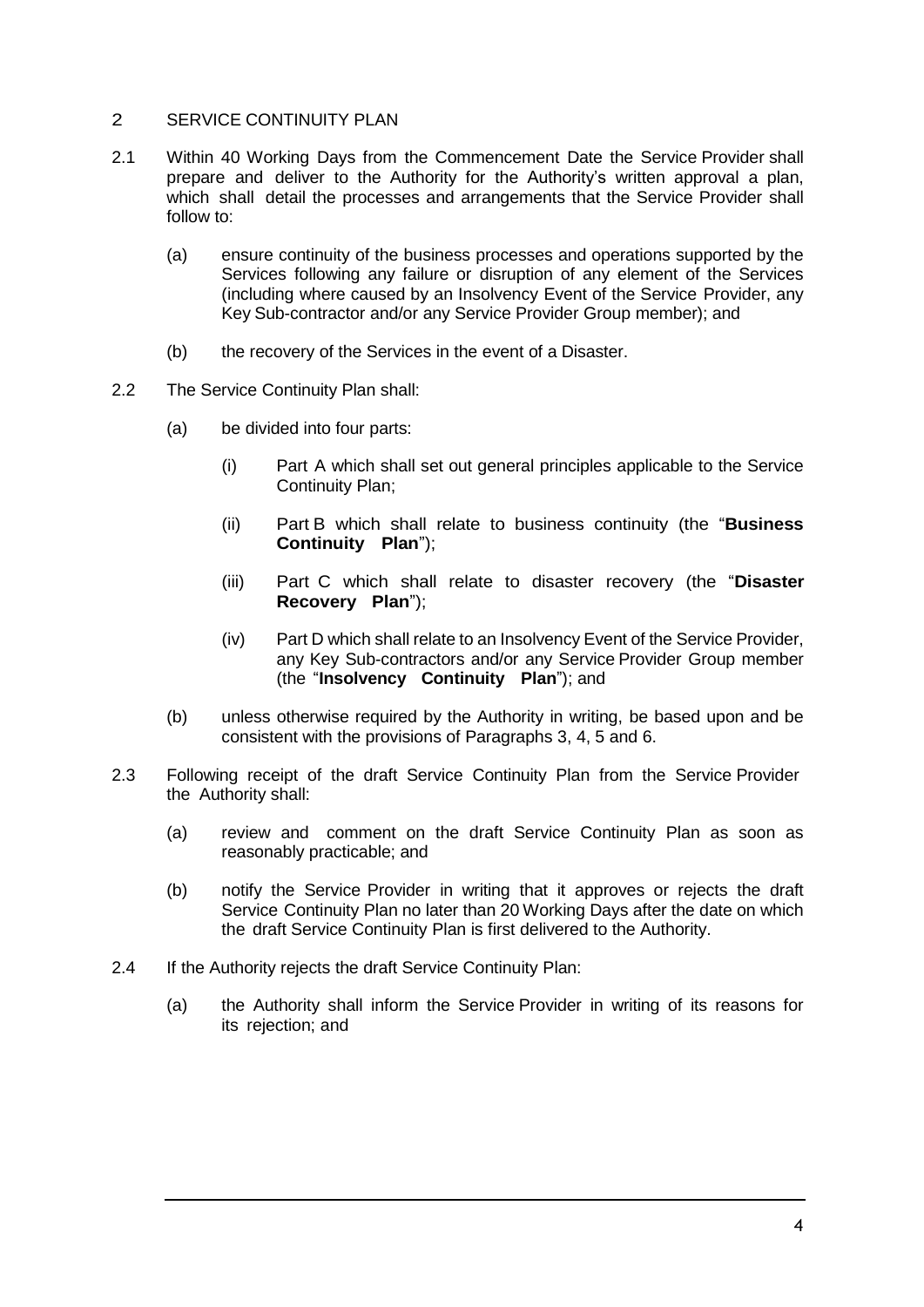(b) the Service Provider shall then revise the draft Service Continuity Plan (taking reasonable account of the Authority's comments) and shall resubmit a revised draft Service Continuity Plan to the Authority for the Authority's approval within 20 Working Days of the date of the Authority's notice of rejection. The provisions of Paragraph 2.3 and this Paragraph 2.4 shall apply again to any resubmitted draft Service Continuity Plan, provided that either Party may refer any disputed matters for resolution in accordance with clause I1 (Dispute Resolution) at any time.

#### 3 SERVICE CONTINUITY PLAN: PART A – GENERAL PRINCIPLES AND REQUIREMENTS

- 3.1 Part A of the Service Continuity Plan shall:
	- (a) set out how the business continuity, disaster recovery and insolvency continuity elements of the plan link to each other;
	- (b) provide details of how the invocation of any element of the Service Continuity Plan may impact upon the operation of the Services and any services provided to the Authority by a Related Service Provider;
	- (c) contain an obligation upon the Service Provider to liaise with the Authority and (at the Authority's request) any Related Service Provider with respect to issues concerning business continuity, disaster recovery and insolvency continuity where applicable;
	- (d) detail how the Service Continuity Plan links and interoperates with any overarching and/or connected disaster recovery, business continuity and/or insolvency continuity plan of the Authority and any of its other Related Service Providers in each case as notified to the Service Provider by the Authority from time to time;
	- (e) contain a communication strategy including details of an incident and problem management service and advice and help desk facility which can be accessed via multi-channels (including but without limitation a web-site (with FAQs), e-mail, phone and fax) for both portable and desk top configurations, where required by the Authority;
	- (f) contain a risk analysis, including:
		- (i) failure or disruption scenarios and assessments and estimates of frequency of occurrence;
		- (ii) identification of any single points of failure within the Services and processes for managing the risks arising therefrom;
		- (iii) identification of risks arising from the interaction of the Services with the services provided by a Related Service Provider;
		- (iv) identification of risks arising from an Insolvency Event of the Service Provider, any Key Sub-contractors and/or Service Provider Group member; and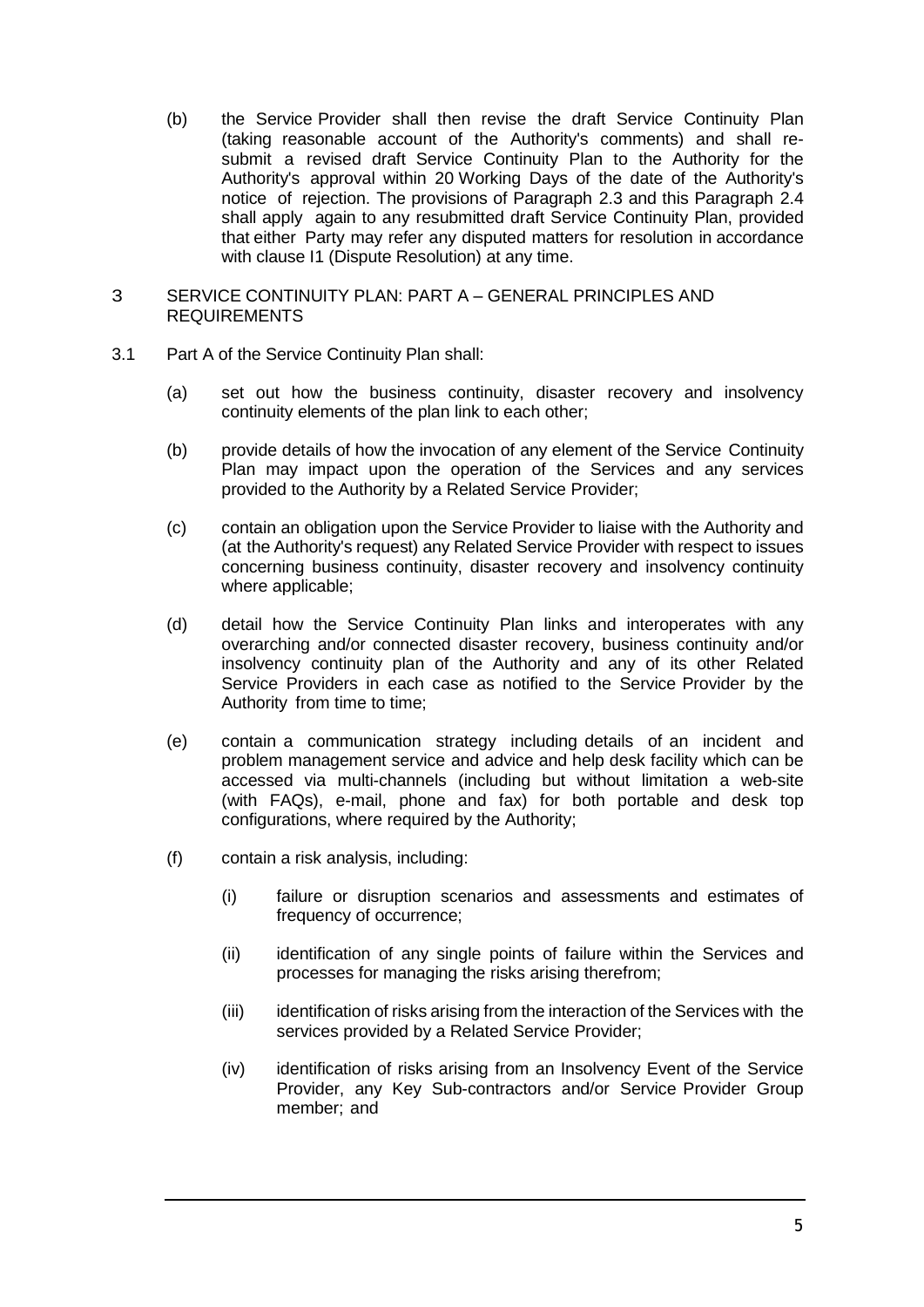- (v) a business impact analysis (detailing the impact on business processes and operations) of different anticipated failures or disruptions;
- (g) provide for documentation of processes, including business processes, and procedures;
- (h) set out key contact details (including roles and responsibilities) for the Service Provider (and any Sub-Contractors) and for the Authority;
- (i) identify the procedures for reverting to "normal service";
- (j) set out method(s) of recovering or updating data collected (or which ought to have been collected) during a failure or disruption to ensure that there is no more than the accepted amount of data loss and to preserve data integrity;
- (k) identify the responsibilities (if any) that the Authority has agreed it will assume in the event of the invocation of the Service Continuity Plan; and
- (l) provide for the provision of technical advice and assistance to key contacts at the Authority as notified by the Authority from time to time to inform decisions in support of the Authority's business continuity plans.
- 3.2 The Service Continuity Plan shall be designed so as to ensure that:
	- (a) the Services are provided in accordance with this Contract at all times during and after the invocation of the Service Continuity Plan;
	- (b) the adverse impact of any Disaster; service failure; an Insolvency Event of the Service Provider, any Key Sub-contractor and/or any Service Provider Group member; or disruption on the operations of the Authority, is minimal as far as reasonably possible;
	- (c) it complies with the relevant provisions of ISO/IEC 27002 and all other industry standards from time to time in force; and
	- (d) there is a process for the management of disaster recovery testing detailed in the Service Continuity Plan.
- 3.3 The Service Continuity Plan shall be upgradeable and sufficiently flexible to support any changes to the Services, to the business processes facilitated by and the business operations supported by the Services, and/or changes to the Service Provider Group structure.
- 3.4 The Service Provider shall not be entitled to any relief from its obligations under the Performance Measures or to any increase in the Price to the extent that a Disaster occurs as a consequence of any breach by the Service Provider of this Contract.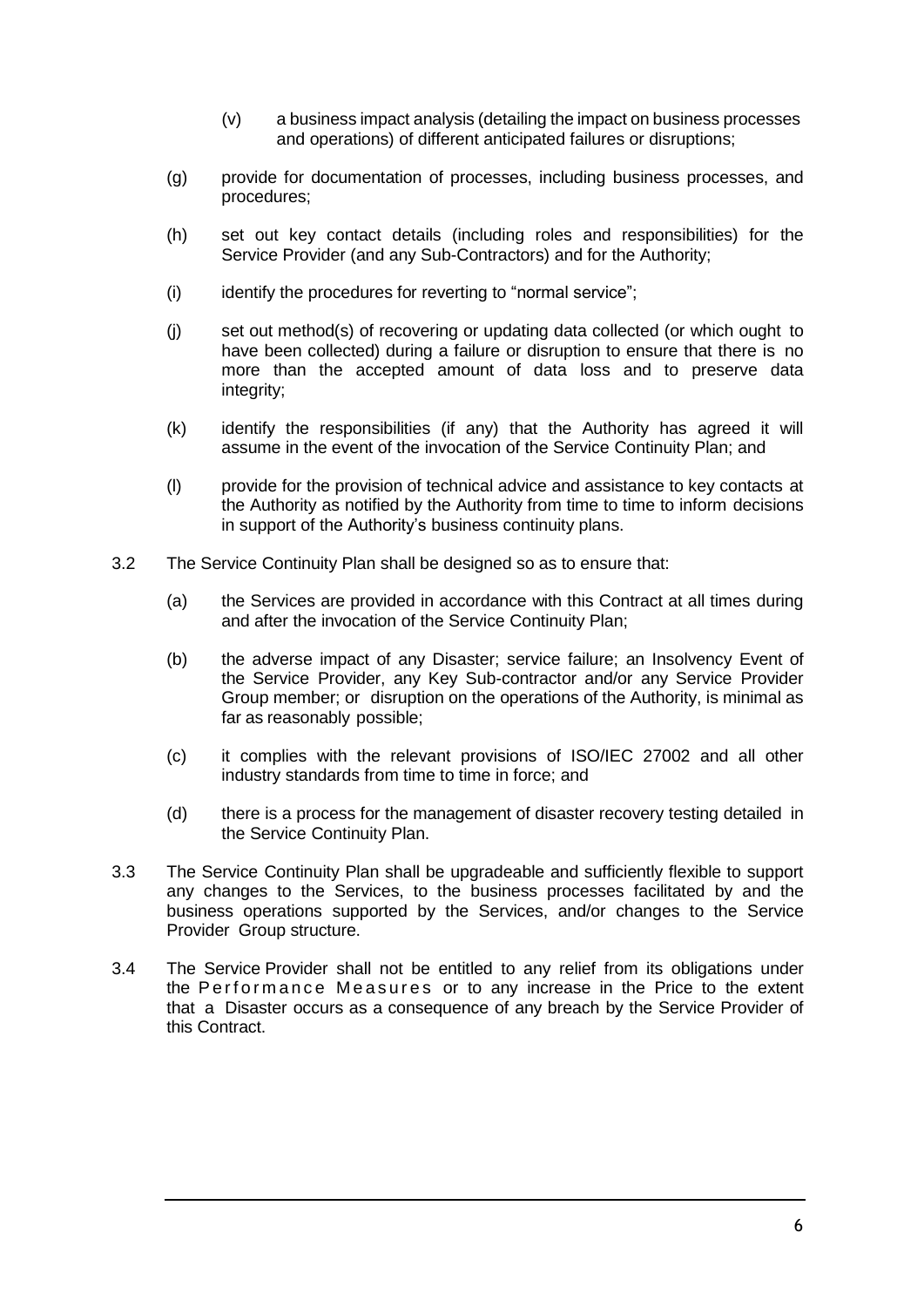### 4 SERVICE CONTINUITY PLAN: PART B - BUSINESS

#### CONTINUITY PRINCIPLES AND CONTENTS

- 4.1 The Business Continuity Plan shall set out the arrangements that are to be invoked to ensure that the business processes and operations facilitated by the Services remain supported and to ensure continuity of the business operations supported by the Services including, unless the Authority expressly states otherwise in writing:
	- (a) the alternative processes (including business processes), options and responsibilities that may be adopted in the event of a failure in or disruption to the Services; and
	- (b) the steps to be taken by the Service Provider upon resumption of the Services in order to address any prevailing effect of the failure or disruption including a root cause analysis of the failure or disruption.
- 4.2 The Business Continuity Plan shall:
	- (a) address the various possible levels of failures of or disruptions to the Services;
	- (b) set out the services to be provided and the steps to be taken to remedy the different levels of failures of and disruption to the Services (such services and steps, the "Business Continuity Services");
	- (c) specify any applicable Performance Measures with respect to the provision of the Business Continuity Services and details of any agreed relaxation to the Performance Measures in respect of other Services during any period of invocation of the Business Continuity Plan; and
	- (d) clearly set out the conditions and/or circumstances under which the Business Continuity Plan is invoked.

#### 5 SERVICE CONTINUITY PLAN: PART C – DISASTER

RECOVERY PRINCIPLES AND CONTENTS

- 5.1 The Disaster Recovery Plan shall be designed so as to ensure that upon the occurrence of a Disaster the Service Provider ensures continuity of the business operations of the Authority supported by the Services following any Disaster or during any period of service failure or disruption with, as far as reasonably possible, minimal adverse impact.
- 5.2 The Disaster Recovery Plan shall be invoked only upon the occurrence of a Disaster.
- 5.3 The Disaster Recovery Plan shall include the following:
	- (a) the technical design and build specification of the Disaster Recovery System;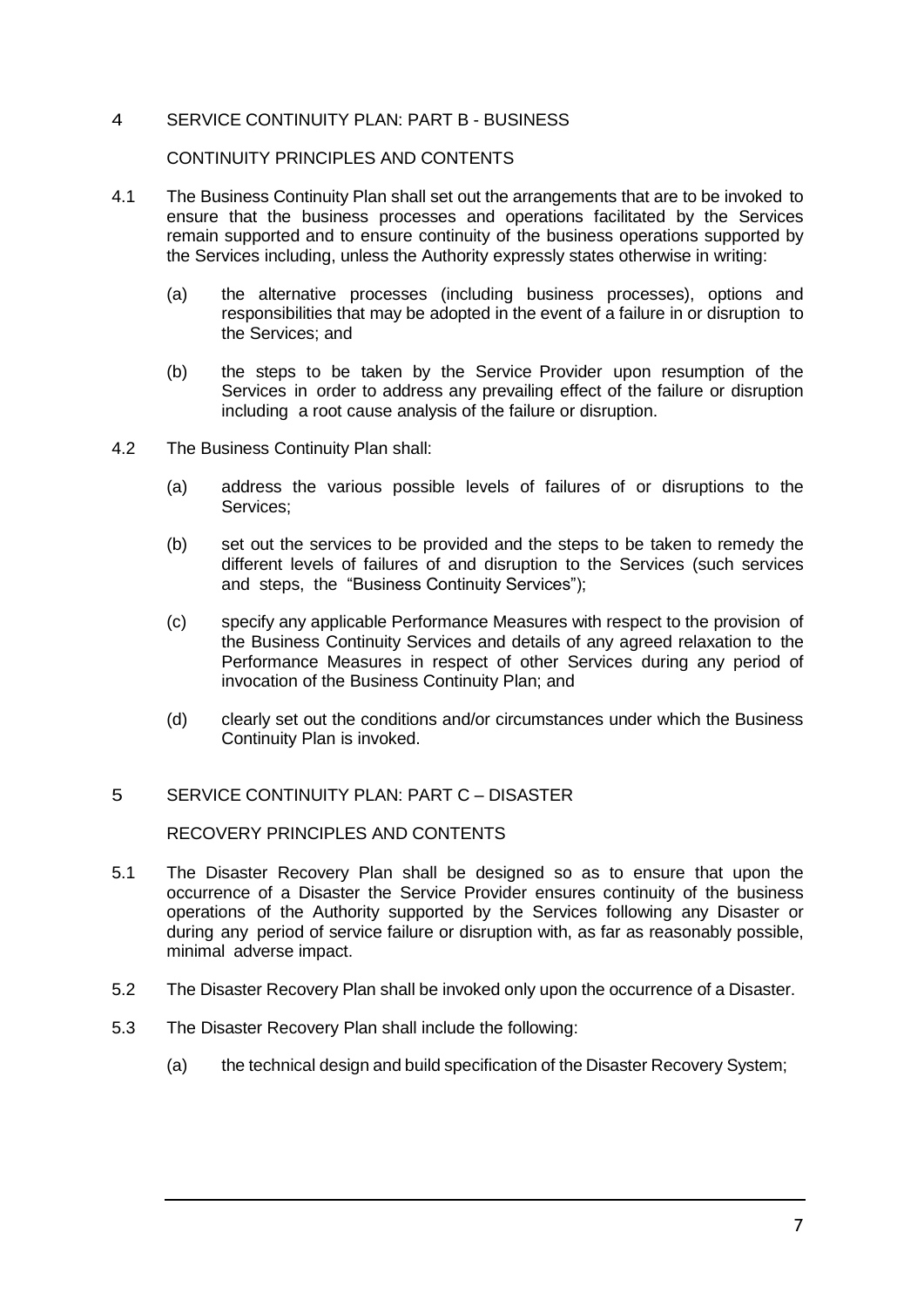- (b) details of the procedures and processes to be put in place by the Service Provider in relation to the Disaster Recovery System and the provision of the Disaster Recovery Services and any testing of the same including but not limited to the following:
	- (i) data centre and disaster recovery site audits;
	- (ii) backup methodology and details of the Service Provider 's approach to data back-up and data verification;
	- (iii) identification of all potential disaster scenarios;
	- (iv) risk analysis;
	- (v) documentation of processes and procedures;
	- (vi) hardware configuration details;
	- (vii) network planning including details of all relevant data networks and communication links;
	- (viii) invocation rules;
	- (ix) Service recovery procedures; and
	- (x) steps to be taken upon resumption of the Services to address any prevailing effect of the failure or disruption of the Services;
- (c) any applicable Key Performance Indicators with respect to the provision of the Disaster Recovery Services and details of any agreed relaxation to the Key Performance Indicators in respect of other Services during any period of invocation of the Disaster Recovery Plan;
- (d) details of how the Service Provider shall ensure compliance with security standards ensuring that compliance is maintained for any period during which the Disaster Recovery Plan is invoked;
- (e) access controls to any disaster recovery sites used by the Service Provider in relation to its obligations pursuant to this Schedule; and
- (f) testing and management arrangements.

#### 6 SERVICE CONTINUITY PLAN: PART D – INSOLVENCY CONTINUITY

PLAN PRINCIPLES AND CONTENTS

- 6.1 The Insolvency Continuity Plan shall be designed by the Service Provider to permit continuity of the business operations of the Authority supported by the Services through continued provision of the Services following an Insolvency Event of the Service Provider, any Key Sub-contractor and/or any Service Provider r Group member with, as far as reasonably possible, minimal adverse impact.
- 6.2 The Insolvency Continuity Plan shall include the following: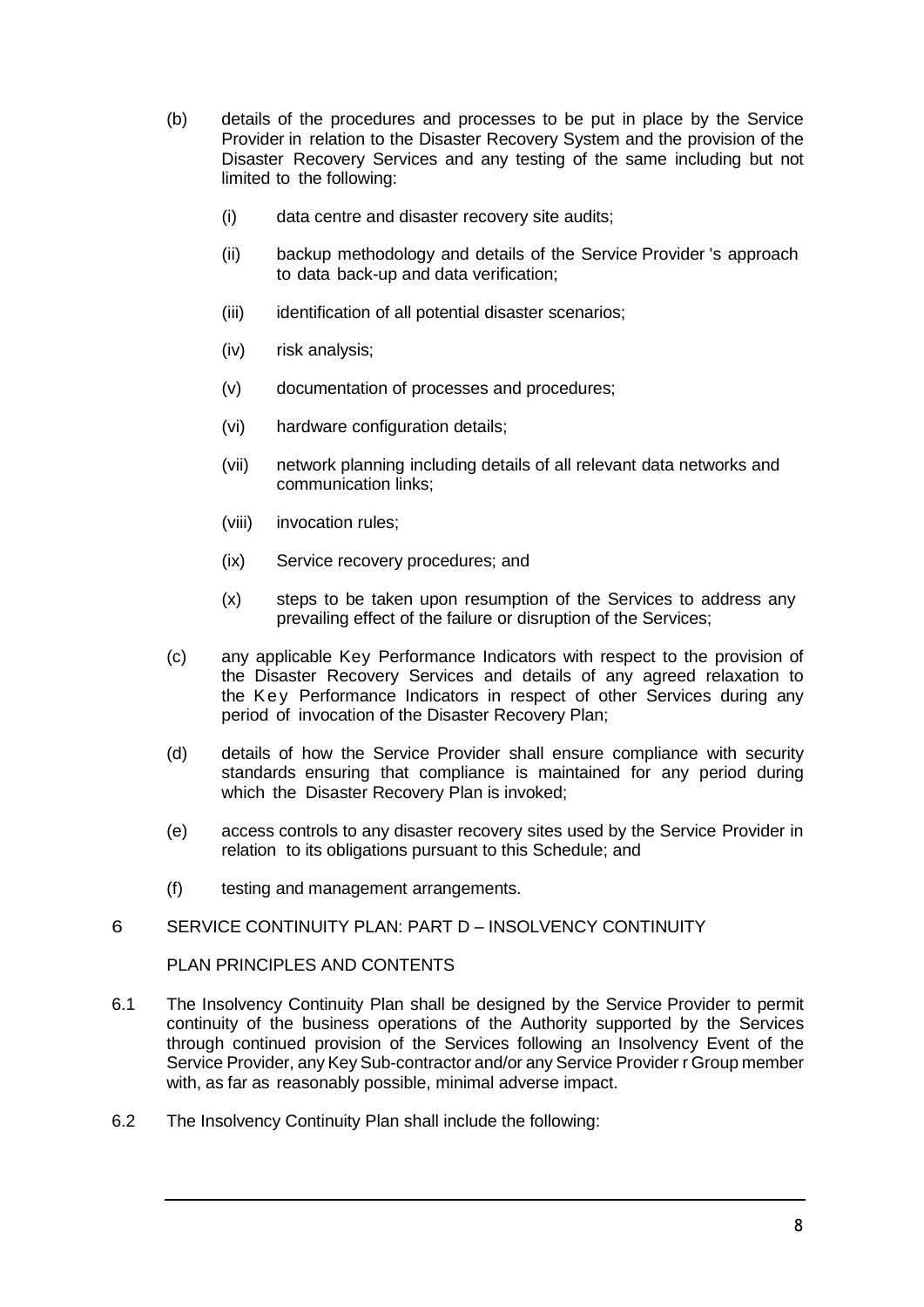- (a) communication strategies which are designed to minimise the potential disruption to the provision of the Services, including key contact details in respect of the supply chain and key contact details for operational and contract Staff, Key Sub-contractor personnel and Service Provider Group member personnel;
- (b) identification, explanation, assessment and an impact analysis of risks in respect of dependencies between the Service Provider, Key Sub-contractors and Service Provider Group members where failure of those dependencies could reasonably have an adverse impact on the Services;
- (c) plans to manage and mitigate identified risks;
- (d) details of the roles and responsibilities of the Service Provider, Key Subcontractors and/or Service Provider Group members to minimise and mitigate the effects of an Insolvency Event of such persons on the Services;
- (e) details of the recovery team to be put in place by the Service Provider (which may include representatives of the Service Provider, Key Sub-contractors and Service Provider Group members); and
- (f) sufficient detail to enable an appointed insolvency practitioner to invoke the plan in the event of an Insolvency Event of the Supplier.

### 7 REVIEW AND AMENDMENT OF THE SERVICE CONTINUITY PLAN

- 7.1 The Service Provider shall review and update the Service Continuity Plan (and the risk analysis on which it is based):
	- (a) on a regular basis and as a minimum once every 6 months;
	- (b) within three calendar months of the Service Continuity Plan (or any part) having been invoked pursuant to Paragraph 9;
	- (c) within 14 days of a Financial Distress Event;
	- (d) within 30 days of a Corporate Change Event; and
	- (e) where the Authority requests any additional reviews (over and above those provided for in Paragraphs 7.1(a) to 7.1(d)) by notifying the Service Provider to such effect in writing, whereupon the Service Provider shall conduct such reviews in accordance with the Authority's written requirements. Prior to starting its review, the Service Provider shall provide an accurate written estimate of the total costs payable by the Authority for the Authority's approval. The costs of both Parties of any such additional reviews shall be met by the Authority except that the Service Provider shall not be entitled to charge the Authority for any costs that it may incur above any estimate without the Authority's Approval.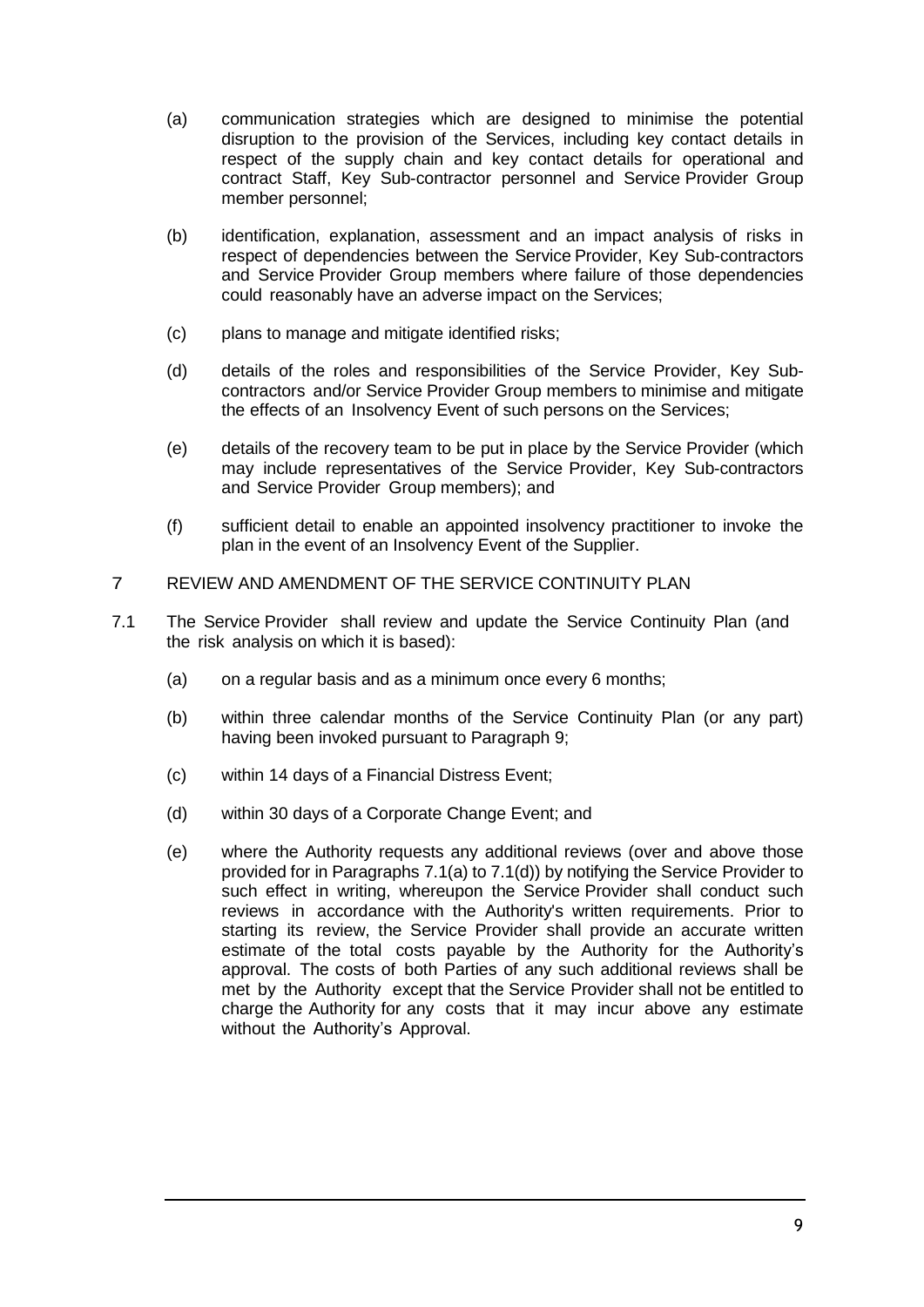- 7.2 Each review of the Service Continuity Plan pursuant to Paragraph 7.1 shall be a review of the procedures and methodologies set out in the Service Continuity Plan and shall assess their suitability having regard to any change to the Services or any underlying business processes and operations facilitated by or supported by the Services which have taken place since the later of the original approval of the Service Continuity Plan or the last review of the Service Continuity Plan and shall also have regard to any occurrence of any event since that date (or the likelihood of any such event taking place in the foreseeable future) which may increase the likelihood of the need to invoke the Service Continuity Plan. The review shall be completed by the Service Provider within the period required by the Service Continuity Plan or, if no such period is required, within such period as the Authority shall reasonably require. The Service Provider shall, within 20 Working Days of the conclusion of each such review of the Service Continuity Plan, provide to the Authority a report (a "**Review Report**") setting out:
	- (a) the findings of the review;
	- (b) any changes in the risk profile associated with the Services; and
	- (c) the Service Provider 's proposals (the "**Service Provider 's Proposals**") for addressing any changes in the risk profile and its proposals for amendments to the Service Continuity Plan following the review detailing the impact (if any and to the extent that the Service Provider can reasonably be expected to be aware of the same) that the implementation of such proposals may have on any services or systems provided by a third party.
- 7.3 Following receipt of the Review Report and the Service Provider's Proposals, the Authority shall:
	- (a) review and comment on the Review Report and the Service Provider's Proposals as soon as reasonably practicable; and
	- (b) notify the Service Provider in writing that it approves or rejects the Review Report and the Service Provider's Proposals no later than 20 Working Days after the date on which they are first delivered to the Authority.
- 7.4 If the Authority rejects the Review Report and/or the Service Provider's Proposals:
	- (a) the Authority shall inform the Service Provider in writing of its reasons for its rejection; and
	- (b) the Service Provider shall then revise the Review Report and/or the Service Provider's Proposals as the case may be (taking reasonable account of the Authority's comments and carrying out any necessary actions in connection with the revision) and shall re-submit a revised Review Report and/or revised Service Provider's Proposals to the Authority for the Authority's approval within 20 Working Days of the date of the Authority's notice of rejection. The provisions of Paragraph 7.3 and this Paragraph 7.4 shall apply again to any resubmitted Review Report and Service Provider's Proposals, provided that either Party may refer any disputed matters for resolution in accordance with clause I1 (Dispute Resolution) at any time.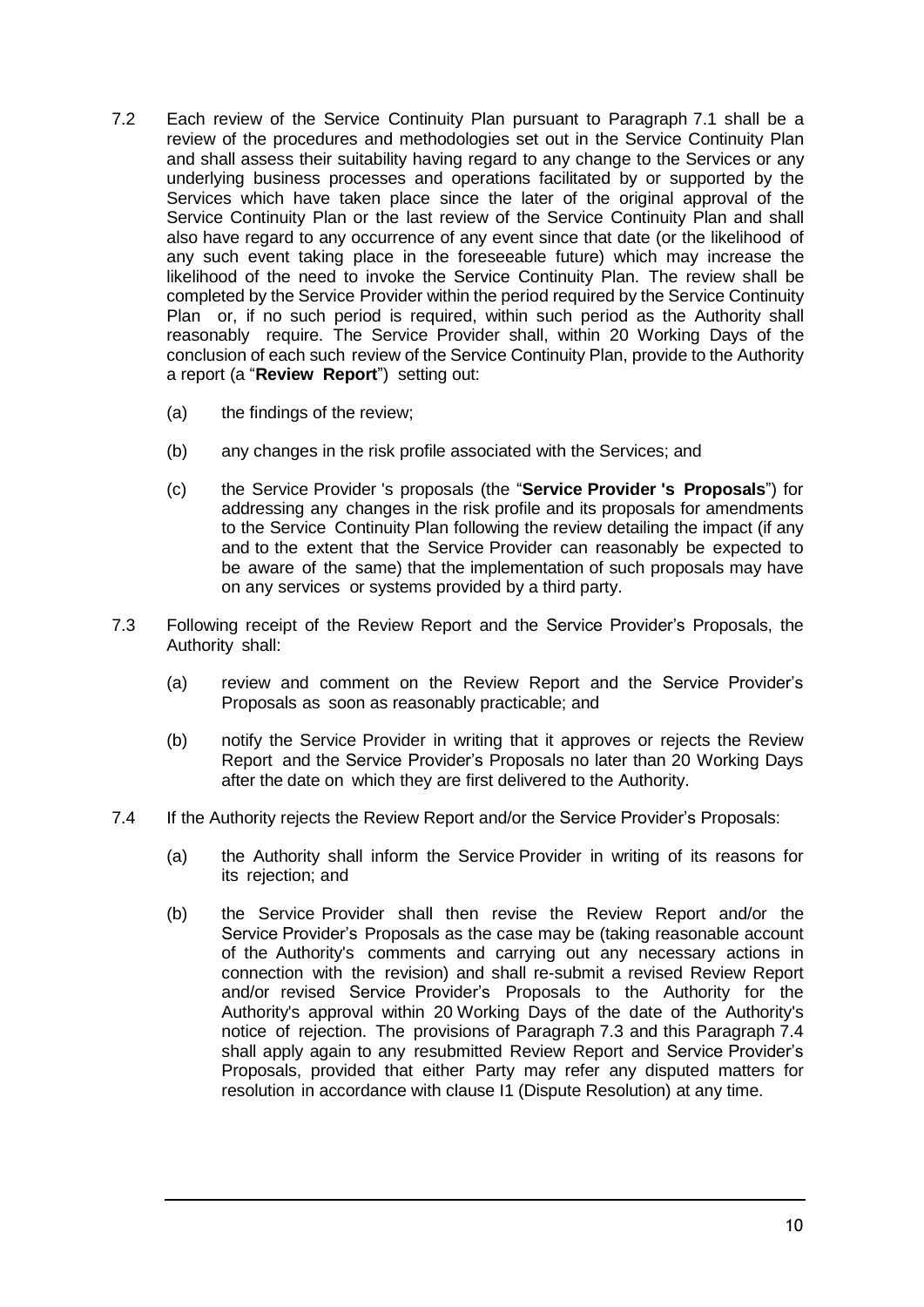7.5 The Service Provider shall as soon as is reasonably practicable after receiving the Authority's approval of the Service Provider 's Proposals (having regard to the significance of any risks highlighted in the Review Report) effect any change in its practices or procedures necessary so as to give effect to the Service Provider 's Proposals. Any such change shall be at the Service Provider's expense unless it can be reasonably shown that the changes are required because of a material change to the risk profile of the Services.

## 8 TESTING OF THE SERVICE CONTINUITY PLAN

- 8.1 The Service Provider shall test the Service Continuity Plan on a regular basis (and in any event not less than once in every Contract Year). Subject to Paragraph 8.2, the Authority may require the Service Provider to conduct additional tests of some or all aspects of the Service Continuity Plan at any time where the Authority considers it necessary, including where there has been any change to the Services or any underlying business processes, or on the occurrence of any event which may increase the likelihood of the need to implement the Service Continuity Plan.
- 8.2 If the Authority requires an additional test of the Service Continuity Plan, it shall give the Service Provider written notice and the Service Provider shall conduct the test in accordance with the Authority's requirements and the relevant provisions of the Service Continuity Plan. The Service Provider 's costs of the additional test shall be borne by the Authority unless the Service Continuity Plan fails the additional test in which case the Service Provider 's costs of that failed test shall be borne by the Service Provider.
- 8.3 The Service Provider shall undertake and manage testing of the Service Continuity Plan in full consultation with the Authority and shall liaise with the Authority in respect of the planning, performance, and review, of each test, and shall comply with the reasonable requirements of the Authority in this regard. Each test shall be carried out under the supervision of the Authority or its nominee.
- 8.4 The Service Provider shall ensure that any use by it or any Sub-Contractor of "live" data in such testing is first approved with the Authority. Copies of live test data used in any such testing shall be (if so required by the Authority) destroyed or returned to the Authority on completion of the test.
- 8.5 The Service Provider shall, within 20 Working Days of the conclusion of each test, provide to the Authority a report setting out:
	- (a) the outcome of the test;
	- (b) any failures in the Service Continuity Plan (including the Service Continuity Plan's procedures) revealed by the test; and
	- (c) the Service Provider 's proposals for remedying any such failures.
- 8.6 Following each test, the Service Provider shall take all measures requested by the Authority, (including requests for the re-testing of the Service Continuity Plan) to remedy any failures in the Service Continuity Plan and such remedial activity and re-testing shall be completed by the Service Provider, at no additional cost to the Authority, by the date reasonably required by the Authority and set out in such notice.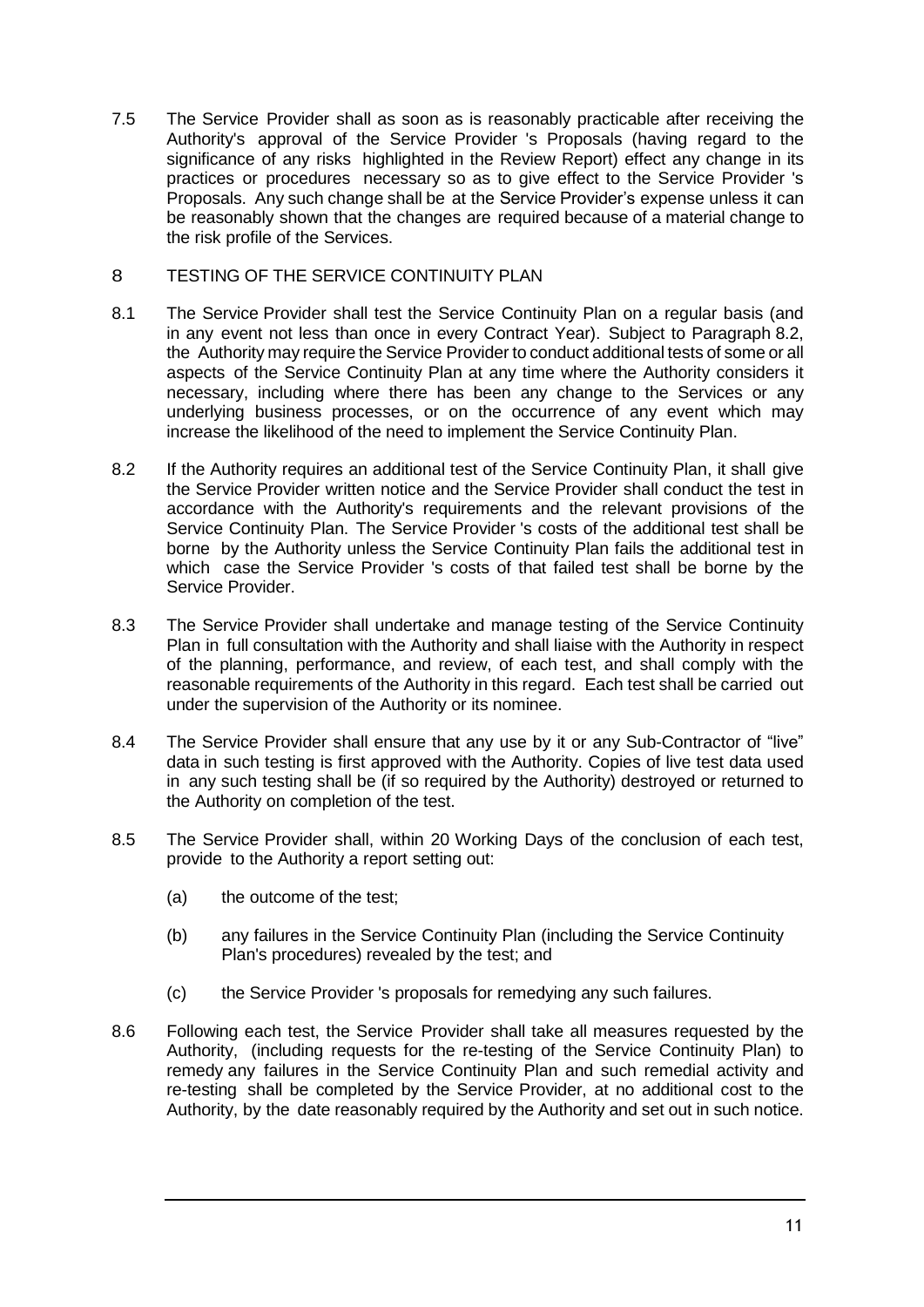- 8.7 For the avoidance of doubt, the carrying out of a test of the Service Continuity Plan (including a test of the Service Continuity Plan's procedures) shall not relieve the Service Provider of any of its obligations under this Contract.
- 8.8 The Service Provider shall also perform a test of the Service Continuity Plan in the event of any major reconfiguration of the Services or as otherwise reasonably requested by the Authority.
- 9 INVOCATION OF THE SERVICE CONTINUITY PLAN
- 9.1 In the event of a loss of any critical part of the Service or a Disaster, the Service Provider shall immediately invoke the business continuity and disaster recovery provisions in the Service Continuity Plan, including any linked elements in other parts of the Service Continuity Plan, and shall inform the Authority promptly of such invocation. In all other instances the Service Provider shall invoke the business continuity and disaster recovery plan elements only with the prior consent of the Authority.
- 9.2 The Insolvency Continuity Plan element of the Service Continuity Plans, including any linked elements in other parts of the Service Continuity Plan, shall be invoked by the Service Provider:
	- (a) where an Insolvency Event of a Key Sub-contractor and/or Service Provider Group member (other than the Service Provider) could reasonably be expected to adversely affect delivery of the Services; and/or
	- (b) where there is an Insolvency Event of the Service Provider and the insolvency arrangements enable the Service Provider to invoke the plan;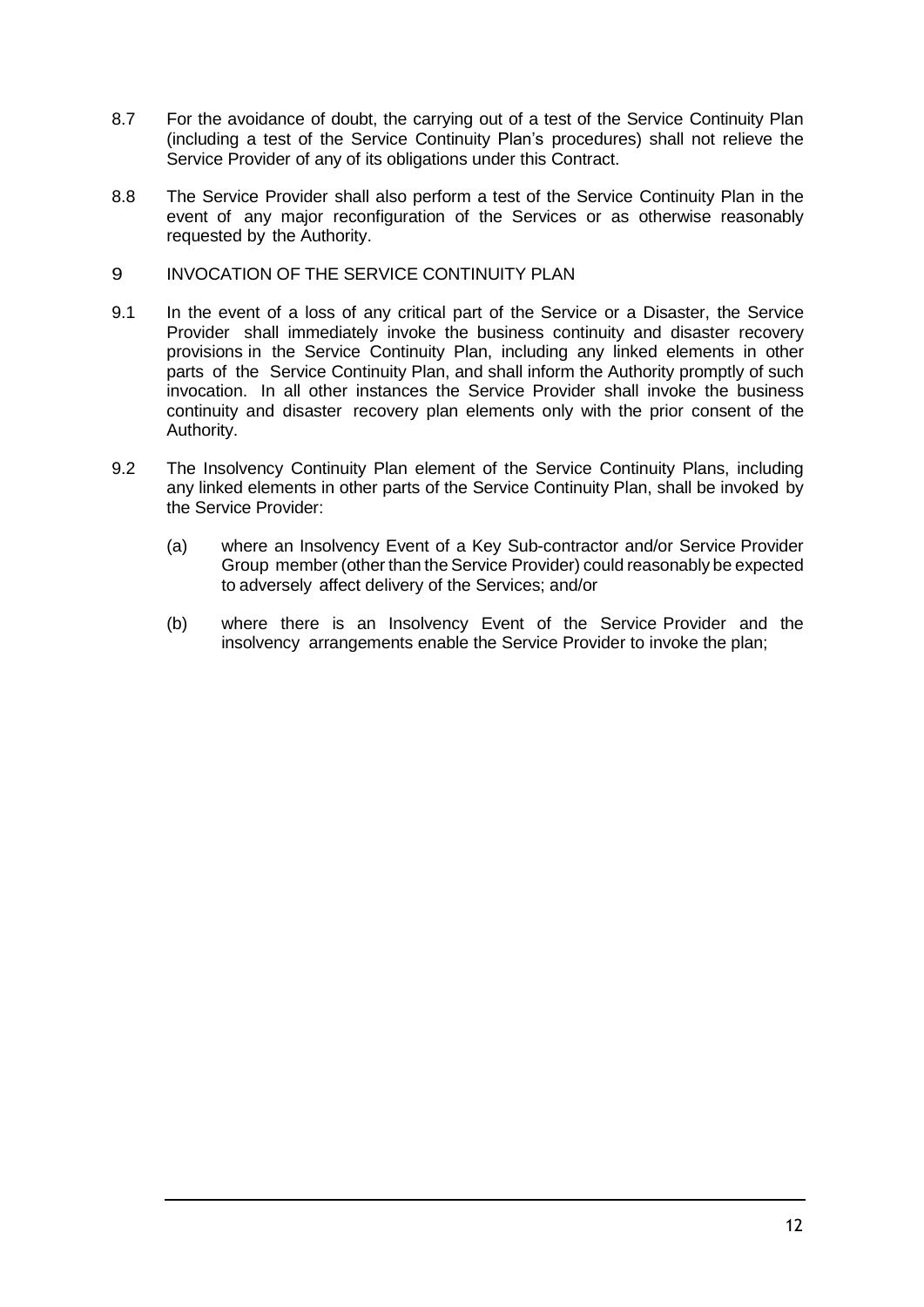## PART 2: CORPORATE RESOLUTION PLANNING

- 10 Service Status and Service Provider Status
- 10.1 This Contract is a Critical Service Contract.
- 10.2 The Service Provider shall notify the Authority in writing within 5 Working Days of the Commencement Date and throughout the Contract Period within 120 days after each Accounting Reference Date as to whether or not it is a Public Sector Dependent Supplier.
- 11 Provision of Corporate Resolution Planning Information
- 11.1 Paragraphs 11 to 13 of this Part 2 shall apply if this Contract has been specified as a Critical Service Contract under Paragraph 10.1 of this Part 2 or the Service Provider is or becomes a Public Sector Dependent Supplier.
- 11.2 Subject to Paragraphs 11.6 and 11.11 of this Part 2:
	- (a) where this Contract is a Critical Service Contract, the Service Provider shall provide the Relevant Authority with the CRP Information within 60 days of the Commencement Date; and
	- (b) except where it has already been provided in accordance with Paragraph 11.2(a) of this Part 2, where the Service Provider is a Public Sector Dependent Supplier, it shall provide the Relevant Authority with the CRP Information within 60 days of the date of the Relevant Authority's request.
- 11.3 The Service Provider shall ensure that the CRP Information:
	- (a) is full, comprehensive, accurate and up to date;
	- (b) is split into two parts:
		- (i) Group Structure Information and Resolution Commentary;
		- (ii) UK Public Service and CNI Contract Information

and is structured and presented in accordance with the requirements and explanatory notes set out at Annex I of the latest published version of the Resolution Planning Guidance published by the Cabinet Office Government Commercial Function and available at [https://www.gov.uk/government/publications/the-outsourcing-playbook] and contains the level of detail required (adapted as necessary to the Service Provider's circumstances);

(c) incorporates any additional commentary, supporting documents and evidence which would reasonably be required by the Relevant Authority to understand and consider the information for approval;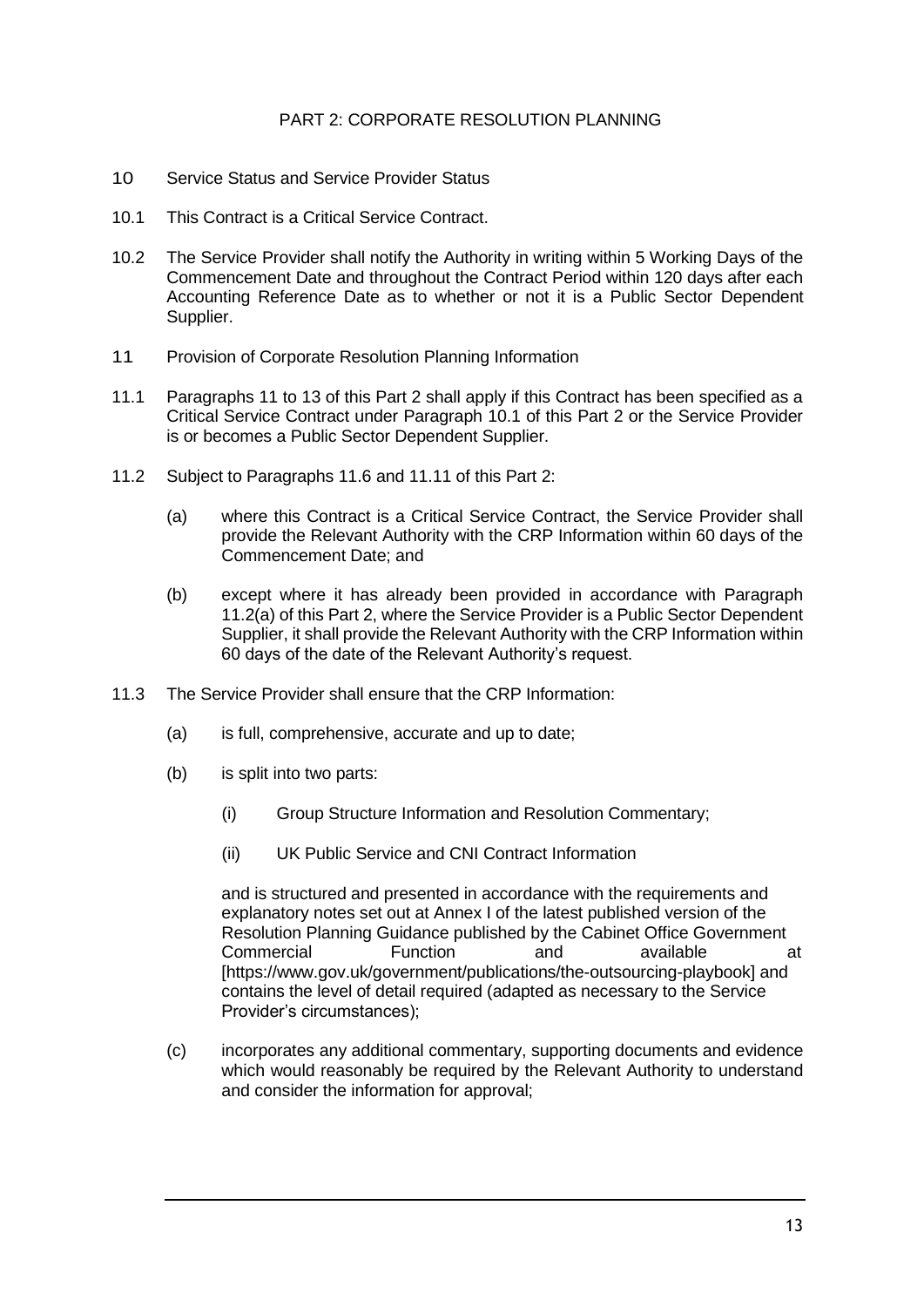- (d) provides a clear description and explanation of the Service Provider Group members that have agreements for goods, services or works provision in respect of UK Public Sector Business and/or **Critical National Infrastructure** and the nature of those agreements; and
- (e) complies with the requirements set out at Appendix I (Group Structure Information and Resolution Commentary) and Appendix II (UK Public Sector / CNI Contract Information) respectively.
- 11.4 Following receipt by the Relevant Authority of the CRP Information pursuant to Paragraphs 11.2, 11.8 and 11.9 of this Part 2, the Service Provider and the Relevant Authority shall discuss in good faith the contents of the CRP Information and:
	- (a) where the Authority is the Relevant Authority, the Authority shall; and
	- (b) where the Cabinet Office Markets and Suppliers Team is the Relevant Authority, the Authority shall use reasonable endeavours to procure that the Cabinet Office Markets and Suppliers Team shall,

no later than 60 days after the date on which the CRP Information was delivered by the Service Provider either provide an Assurance to the Service Provider that it approves the CRP Information or that it rejects it.

- 11.5 If the Relevant Authority rejects the CRP Information:
	- (a) the Authority shall (and shall procure that the Cabinet Office Markets and Suppliers Team shall) inform the Service Provider in writing of its reasons for its rejection; and
	- (b) the Service Provider shall revise the CRP Information, taking reasonable account of the Relevant Authority's comments, and shall re-submit the CRP Information to the Relevant Authority for approval within 30 days of the date of the Relevant Authority's rejection. The provisions of paragraph 11.3 to 11.5 of this Part 2 shall apply again to any resubmitted CRP Information provided that either Party may refer any disputed matters for resolution in accordance with clause I1 (Dispute Resolution) at any time.
- 11.6 Where the Service Provider has already provided CRP Information to a Department (or, in the case of a Strategic Supplier, to the Cabinet Office Markets and Suppliers Team) and has received an Assurance of its CRP Information from that Department (or, in the case of a Strategic Supplier, from the Cabinet Office Markets and Suppliers Team), then provided that the Assurance remains Valid, the Service Provider shall not be required to provide the CRP Information or updated CRP Information under Paragraphs 11.2 and 11.8(a) to 11.8(c) of this Part 2 if it provides a copy of the Valid Assurance to the Authority on or before the date on which the CRP Information would otherwise have been required.
- 11.7 An Assurance shall be deemed "Valid" for the purposes of Paragraph 11.6 of this Part 2 if:
	- (a) in respect of the Service Provider's obligations under Paragraph 11.2: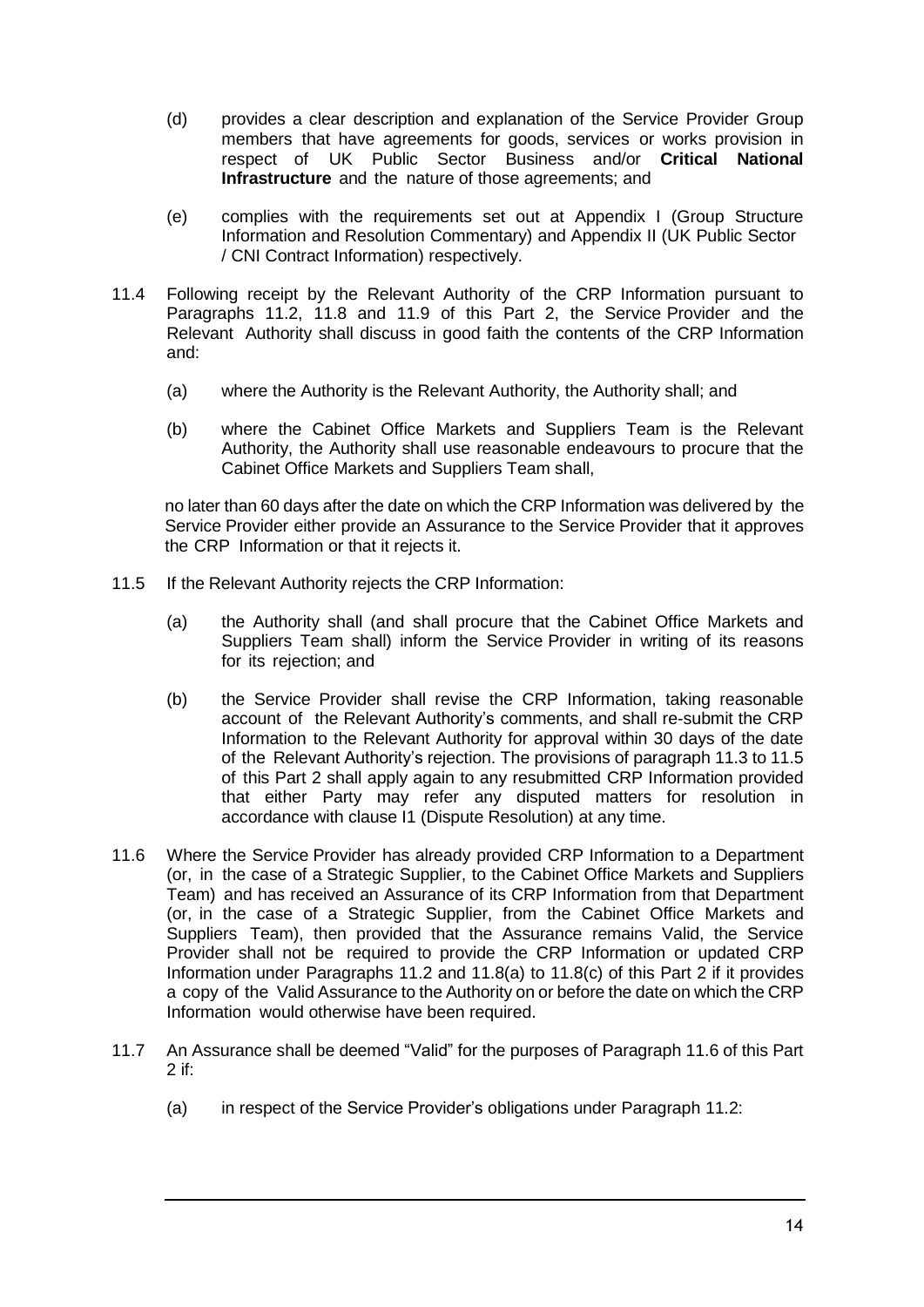- (i) the CRP Information on which the Assurance was based was provided to the Department providing the Assurance (or, in the case of Strategic Suppliers, to the Cabinet Office Markets and Suppliers Team) within the 12 months prior to the deadline by which the CRP Information would otherwise have been required under Paragraph 11.2; and
- (ii) no Corporate Change Events or Financial Distress Events (or events which would be deemed to be Corporate Change Events or Financial Distress Events if this Contract had then been in force) have occurred since the date on which the CRP Information was provided; and
- (b) in respect of the Service Provider's obligations under Paragraphs 11.8(a) to 11.8(c), the CRP Information on which the Assurance was based was provided to the Department providing the Assurance (or, in the case of Strategic Suppliers, to the Cabinet Office Markets and Suppliers Team) after the date of the event triggering the obligation to provide the CRP Information under Paragraphs  $11.8(a)$  to  $11.8(c)$ .
- 11.8 Subject to Paragraph 11.6, if this Contract is a Critical Service Contract, the Service Provider shall provide an updated version of the CRP Information to the Relevant Authority:
	- (a) within 14 days of the occurrence of a Financial Distress Event (along with any additional highly confidential information no longer exempted from disclosure under Paragraph 11.10 of this Part 2) unless the Service Provider is relieved of the consequences of the Financial Distress Event under Paragraph 3.1 of Schedule 14 (Financial Distress)
	- (b) within 30 days of a Corporate Change Event;
	- (c) in any event, within 6 months after each Accounting Reference Date or within 15 months of the date of the previous Assurance received from the Relevant Authority (whichever is the earlier), unless updated CRP Information has been provided under any of Paragraphs 11.8(a) o r 11.8(b) since the most recent Accounting Reference Date (being no more than 12 months previously) within the timescales that would ordinarily be required for the provision of that information under this Paragraph 11.8(c).
- 11.9 Where the Service Provider is a Public Sector Dependent Supplier and this Contract is not a Critical Service Contract, then on the occurrence of any of the events specified in Paragraphs 11.8(a) to (c) of this Part 2, the Service Provider shall provide at the request of the Relevant Authority and within the applicable timescales for each event as set out in Paragraph 11.8 (or such longer timescales as may be notified to the Service Provider by the Authority), the CRP Information to the Relevant Authority.
- 11.10 Subject to Paragraph 13, where the Service Provider demonstrates to the reasonable satisfaction of the Relevant Authority that a particular item of CRP Information is highly confidential, the Service Provider may, having orally disclosed and discussed that information with the Relevant Authority, redact or omit that information from the CRP Information provided that if a Financial Distress Event occurs, this exemption shall no longer apply and the Service Provider shall promptly provide the relevant information to the Relevant Authority to the extent required under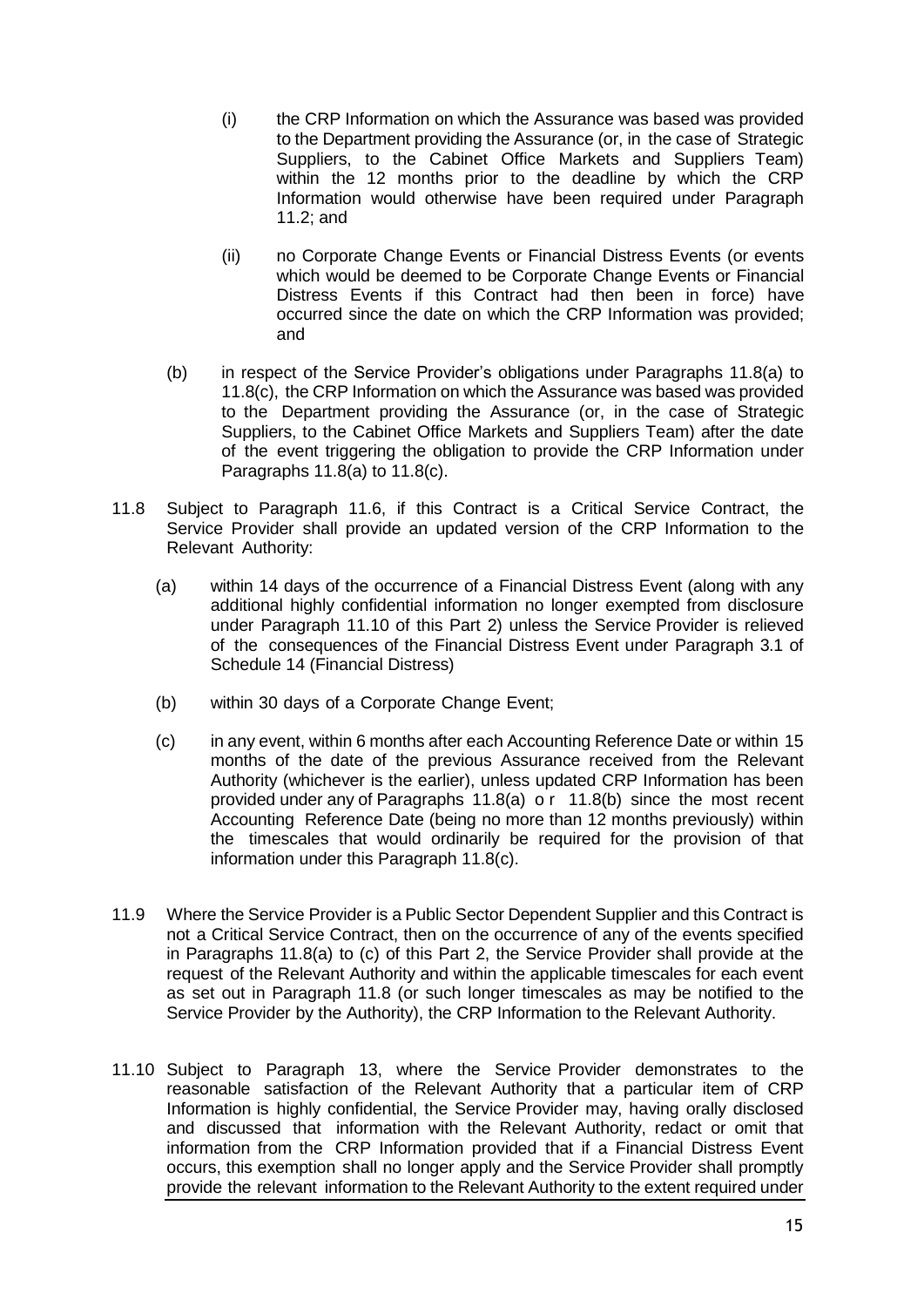Paragraph 11.8.

- 12 Termination Rights
- 12.1 The Authority shall be entitled to terminate this Contract under Clause H2 (Termination on Default) if the Service Provider is required to provide CRP Information under Paragraph 11 of this Part 2 and either:
	- (a) the Service Provider fails to provide the CRP Information within 4 months of the Effective Date if this is a Critical Service Contract or otherwise within 4 months of the Relevant Authority's request; or
	- (b) the Service Provider fails to obtain an Assurance from the Relevant Authority within 4 months of the date that it was first required to provide the CRP Information under this Contract.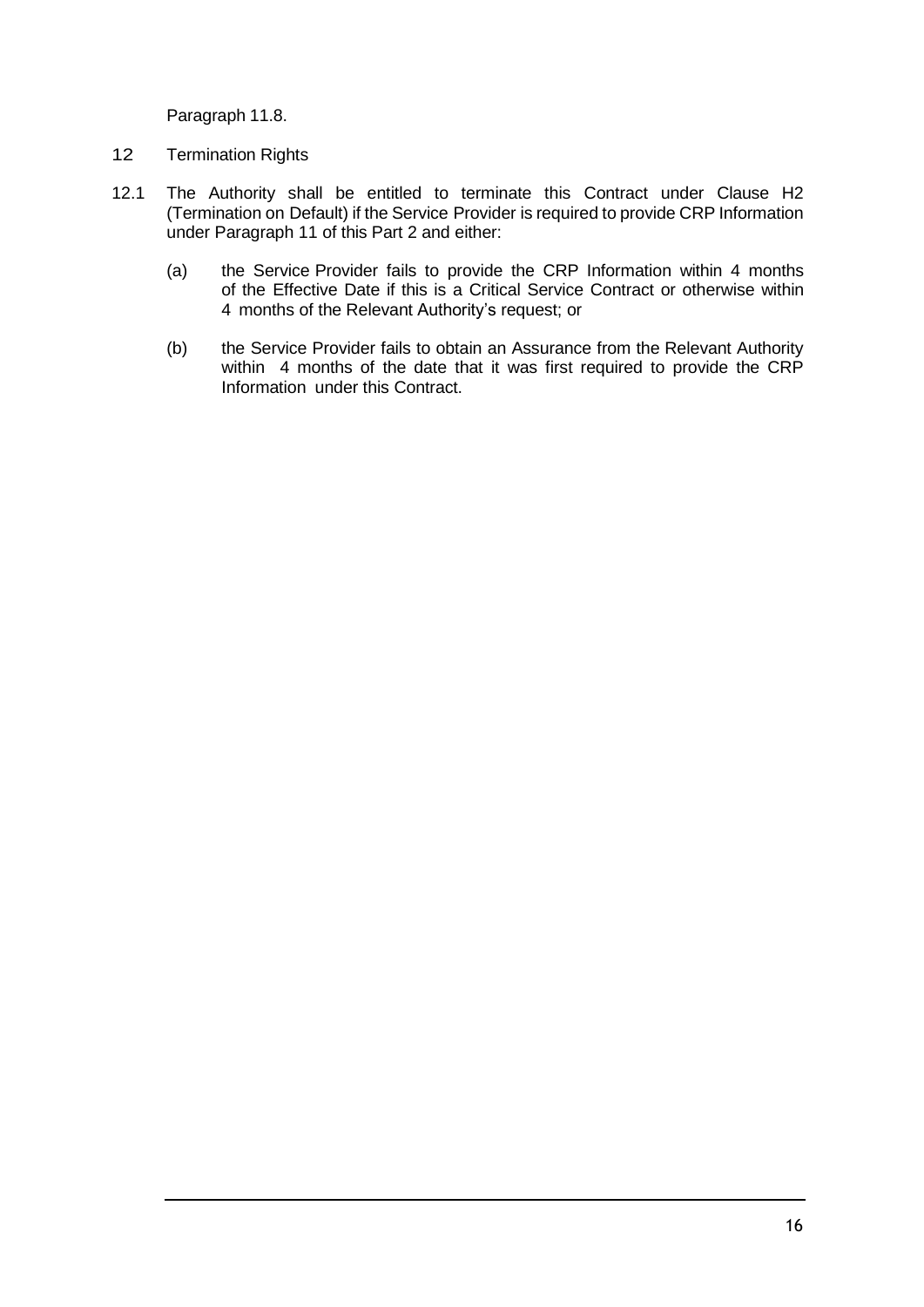- 13 Confidentiality and usage of CRP Information
- 13.1 The Authority agrees to keep the CRP Information confidential and use it only to understand the implications of an Insolvency Event of the Service Provider and/or Service Provider Group members on its UK Public Sector Business and/or services in respect of CNI and to enable contingency planning to maintain service continuity for end users and protect CNI in such eventuality.
- 13.2 Where the Relevant Authority is the Cabinet Office Markets and Suppliers Team, at the Service Provider's request, the Authority shall use reasonable endeavours to procure that the Cabinet Office enters into a confidentiality and usage agreement with the Service Provider containing terms no less stringent than those placed on the Authority under paragraph 13.1 of this Part 2 and Clause E4.
- 13.3 The Service Provider shall use reasonable endeavours to obtain consent from any third party which has restricted the disclosure of the CRP Information to enable disclosure of that information to the Relevant Authority pursuant to Paragraph 11 of this Part 2 subject, where necessary, to the Relevant Authority entering into an appropriate confidentiality agreement in the form required by the third party.
- 13.4 Where the Service Provider is unable to procure consent pursuant to Paragraph 13.3 of this Part 2, the Service Provider shall use all reasonable endeavours to disclose the CRP Information to the fullest extent possible by limiting the amount of information it withholds including by:
	- a) redacting only those parts of the information which are subject to such obligations of confidentiality
	- b) providing the information in a form that does not breach its obligations of confidentiality including (where possible) by:
		- i) summarising the information;
		- ii) grouping the information;
		- iii) anonymising the information; and
		- iv) presenting the information in general terms
- 13.5 The Service Provider shall provide the Relevant Authority with contact details of any third party which has not provided consent to disclose CRP Information where that third party is also a public-sector body and where the Service Provider is legally permitted to do so.